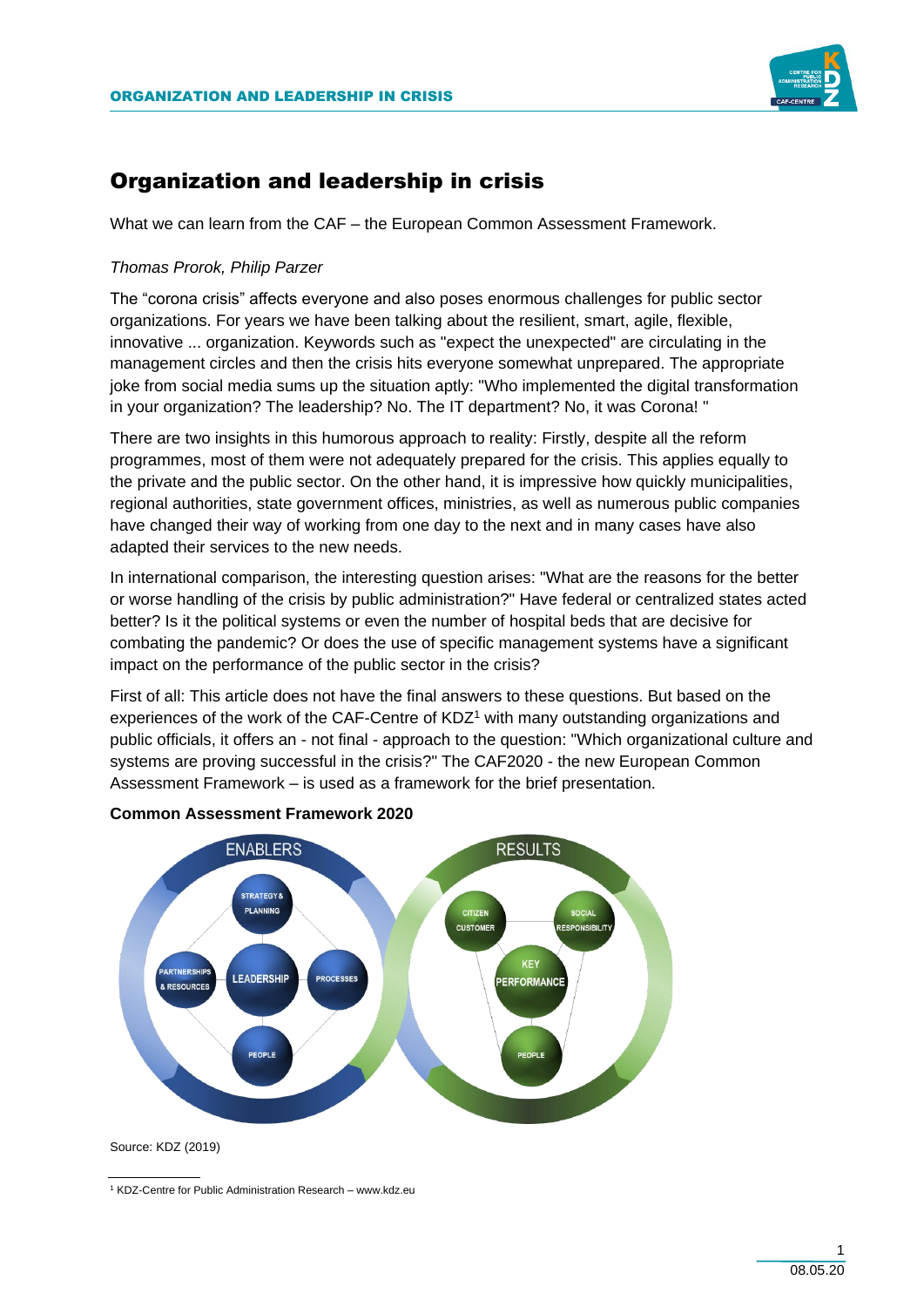

# **Understanding leadership and leadership culture**

When applying the CAF, it quickly becomes clear which understanding of leadership prevails in an organization: The spectrum here ranges from a pronounced hierarchical thinking, as we know it from Josef Roth's<sup>2</sup> Radetzky March<sup>3</sup>, to a modern leadership culture that is based on role model, inspiration, involvement, responsibility and commonality.

At the beginning of the crisis it became clear that organizations with a modern leadership culture were quicker to support, protect and inform employees and customers. Corona-related guidelines for travel, meetings, hygiene, home office etc. were implemented faster. The focus was on the well-being of those affected. Other organizations outdid themselves with Corona-related regulations, newsletters, information letters and instructions, which extent, (in)comprehensibility, frequency and often delayed appearance are more likely to indicate a safeguarding of management than responsible leadership.

This approach is not new. We also know this, for example, from "Regulations for conflicts of interest" or "Code of Conducts": Are these understandable for employees and customers and written as instructions for action, or is it a simple sequence of legal texts and court decisions?

## **Social responsibility**

What is social responsibility? What can our organization do? These issues are often discussed in the context of CAF implementations. For the more advanced organizations it is clear that they have a responsibility for the society, the citizens, customers, employees and partners, that goes beyond the core task of their organization. This includes the many joint activities with associations, educational institutions, social enterprises, health and security authorities and social partner organizations. Those who have built up an employment relationship based on mutual trust with their partners were able to quickly access these resources during the crisis. In addition, organizations with high corporate social responsibility responded more quickly to the new needs of different population groups and employees (e.g. purchasing aids, online services / new office hours, regulations for the use of public space, measures for employee protection).

# **Agility and "culture of error"**

Today you can no longer talk about leadership, organization and human resources management without using the term "agility". But what does agility mean in the daily life of an organization and what are its foundations? A good indicator of an organization's agility is its ability to deal with errors. Do mistakes lead to "punitive measures" and admonitions or is there an organizational culture that enables learning from mistakes and maintains an open approach to mistakes? Of course, this is a delicate question of balance. But it is clear that innovation can only flourish in a culture of learning, openness and fault tolerance.

In CAF implementations, we always look at these aspects in detail and can see after the first months of the crisis: high innovative strength, fault tolerance, a culture of learning and openness as important pillars of agile organizations have helped them to adapt and develop services more quickly and flexibly.

<sup>&</sup>lt;sup>3</sup> Radetzkymarch. Novel from the Austrian Author Joseph Roth, 1894-1939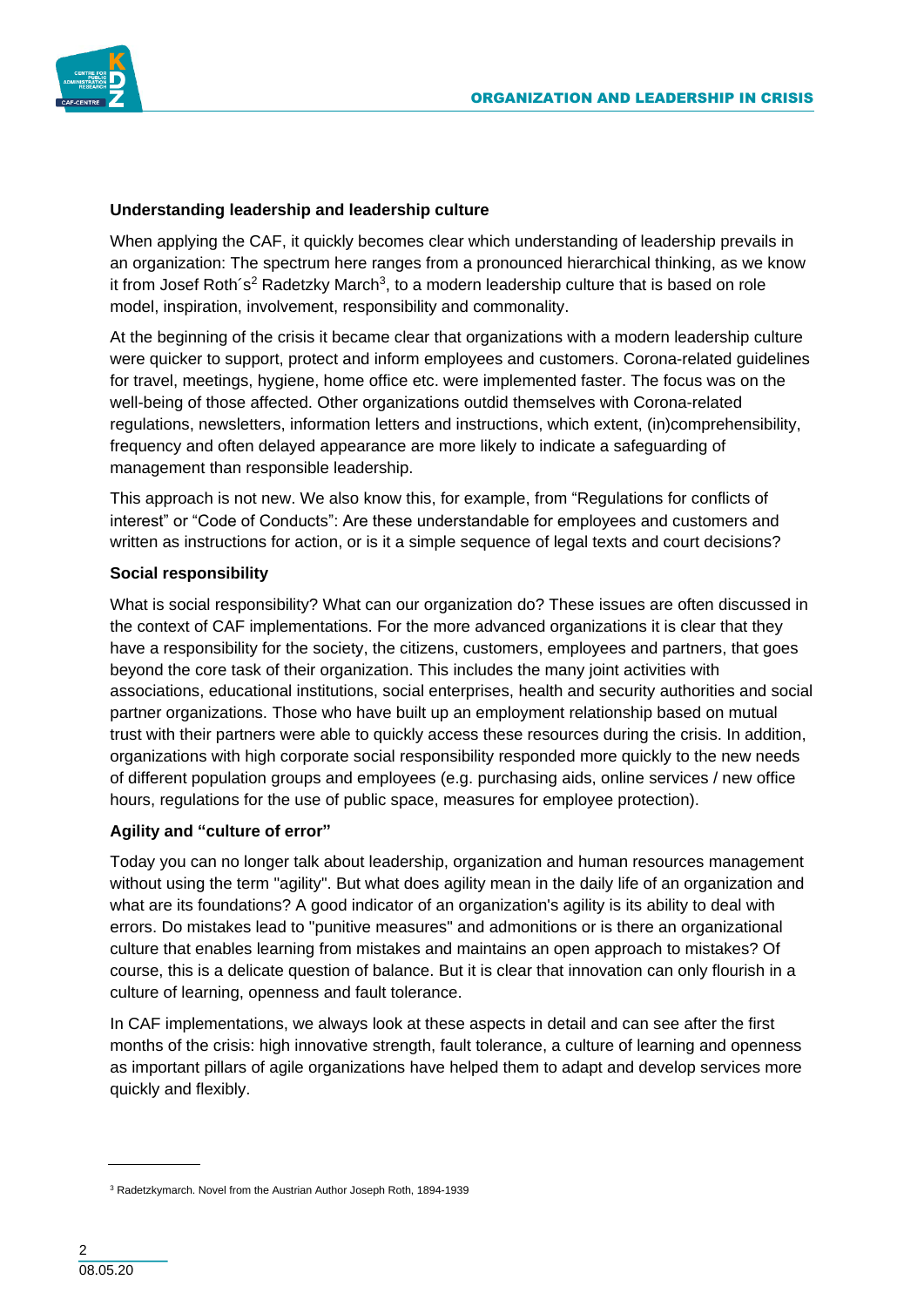

## **Employees count**

The crisis shows once again that an organization is well placed that has highly qualified, motivated employees with personal responsibility. The CAF pays special attention to the employees. It directs the organizations to promote and challenge the valuable "resource employees" in all aspects, because after all, they should also be agile. It is therefore not surprising that in organizations with a high level of employee orientation, the transformation into crisis mode has taken place very quickly and without any major hurdles. Working from home was suddenly possible in all organizations. Even in those who had categorically rejected this until recently. The equipment with mobile devices has progressed rapidly. New digital communication has suddenly become the standard, without extensive training and introduction phases. Overall, the employees have converted traditional working methods for decades in a quick process and often with self- commitment for the benefit of the organization.

#### **Sustainable impact**

Since the United Nations adopted the 2030 Agenda with the 17 Sustainable Development Goals (SDGs), the topic of "sustainability" has become an integral part of the discourse in the public sector. The new CAF2020 builds on the SDGs and anchors sustainability in all areas of the organization. What does this mean in concrete terms for the current crisis? On the one hand, the SDGs lead to acting holistically and sustainably. This means that the economy, social affairs and the environment must always be considered together. This overcomes the often still prevailing "silo thinking" in organizations, which only sees the "own department" or the "own field of responsibility". In addition, the SDGs also provide concrete guidelines for action. In the SDG guidelines of the KDZ for municipalities, these are e.g. "Promoting regional consumption" and "Promoting movement and nature experience". Sustainability-oriented organizations certainly have a forerunner start in crisis management.

#### **Together we succeed**

"Together we succeed" has become the informal motto of crisis management in recent months. Translated into the language of public governance, this means "collaboration". The public administration integrates, enables participation, plans, designs and provides joint services with citizens, partners, civil society groups etc. This is not new as a concept, but the concrete implementation is still expandable in many places. Nevertheless, pronounced experiences with participation as well as the openness for collaboration and cooperation with external parties proved to be a strength in the crisis. There was probably no municipality in Europe that could not use the valuable resources from civil society.

#### **Digitalization et al.**

The CAF goes even further. The new CAF2020 puts the challenges of digital transformation first. The expansion of strategic management and the focus on diversity were also strengthened in the new CAF2020. Now the first translations of CAF2020 in the European languages are available and enable public administration to improve its leadership, organization and performance. More information:

## **www.caf-network.eu**